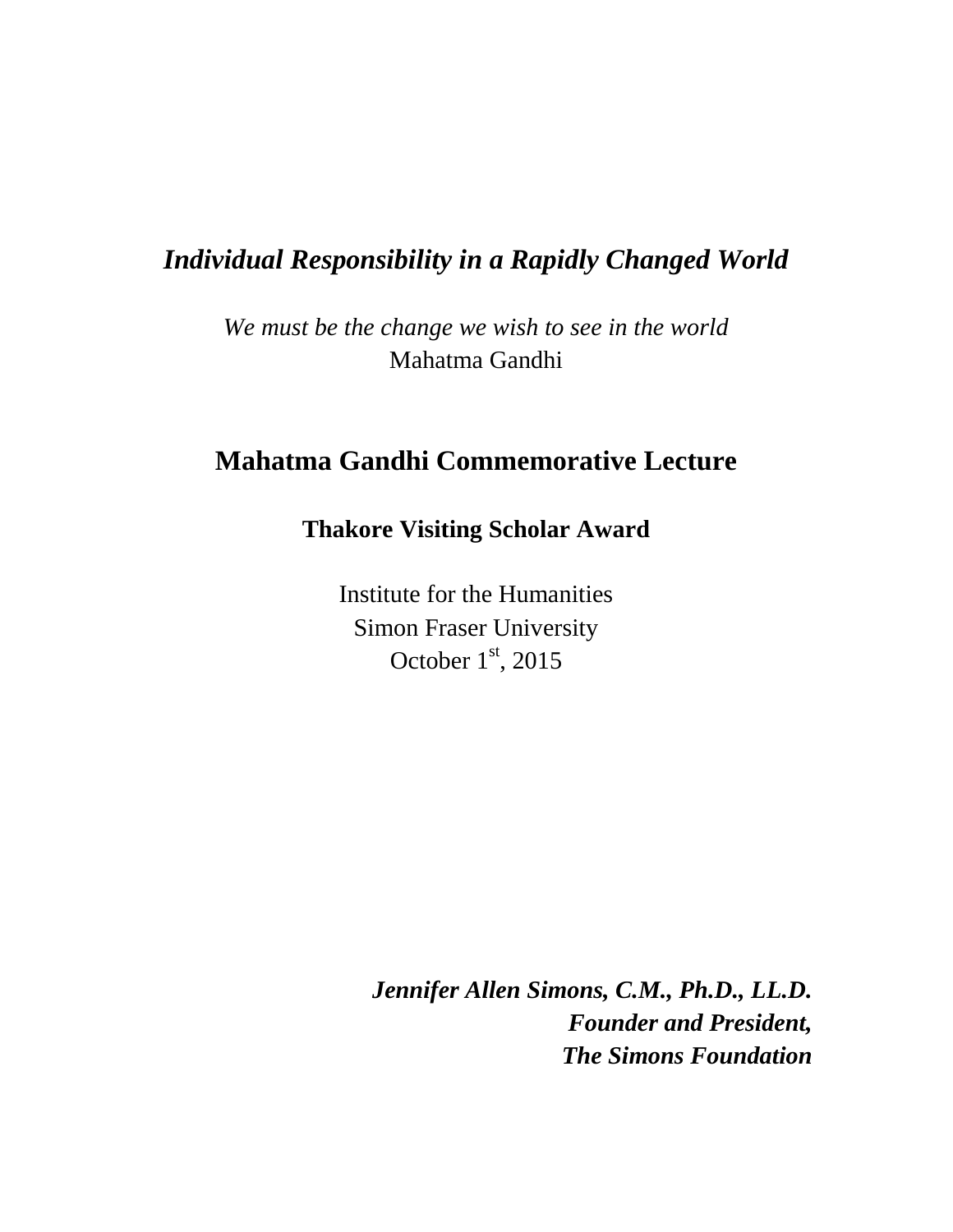I am deeply honoured to be here this evening to deliver the Mahatma Gandhi Commemorative Lecture and also to receive the Thakore Visiting Scholar Award. I would like to thank the Thakore Charitable Foundation, the India Club of Vancouver, the Institute for the Humanities and the J.S. Woodsworth Chair in the Humanities at Simon Fraser University for this honour.

My personal connection to Mahatma Gandhi is almost lifelong – part of our family history – because my brother, when he was six years old and living in New Delhi, ran off with the servants' children and attended Gandhi's funeral.

I hold the founder of this award, the late Natverlal Thakore, in the highest esteem. I have many fond memories of him, of Mrs. Thakore and their family, particularly of Arvind and of Bhasker. I was a member of the original Nominating Committee for this Award and so I am particularly delighted to be a recipient many years after my intellectual contributions ended.

I would like at this time to commend and thank Professor Jerry Zaslove for his continued commitment to the Thakore family and to his fine stewardship of the Award from its inception. Professor Zaslove was also my supervisor, guide and mentor during my graduate studies and a strong influence on my work, and it is a pleasure to see him again after so many years.

We are here to celebrate Mahatma Gandhi and those like him – Nelson Mandela, Aung San Suu Kyi, Martin Luther King and Vaclav Havel - whose commitment to the dignity of the human rose above and beyond personal interest to combat the forces of domination and repression, under the conditions of their particular era in their own countries - yet of consequence for all humanity.

Mohandas Gandhi in India under the yoke of British colonialism, was an advocate for the rights of Indians, both at home and in South Africa. As leader of India's independence movement and willing to sacrifice all, he organized boycotts against British institutions in peaceful forms of civil disobedience and was responsible, ultimately, for the liberation of India.

Nelson Mandela, in South Africa, for years directed the anti-apartheid movement - a campaign of peaceful, nonviolent defiance against the South African government and its racist policies. He was sentenced to life imprisonment but was released to witness the result of his life's work - the end of apartheid in South Africa - and ultimately became the President of his country.

Aung San Suu Kyi in Burma – who I nominated for the Gandhi Award and which she accepted in 1995 - responded to the brutal rule of Burmese military dictator, U Ne Win, by initiating a nonviolent movement towards achieving democracy and human rights and was subjected to house arrest for 21 years. She has been released and continues her struggle for a free and democratic Burma.

Martin Luther King - inspired by Gandhi's success with non-violent activism - led the civil rights movement in the United States, the intent of which was to urge the United States to obey the 1954 Desegregation Act. His actions ended the legal segregation of African-American citizens in the Southern United States and other areas of the country, and also were primarily responsible for the creation of the 1964 Civil Rights Act and the Voting Rights Act of 1965. Martin Luther King was assassinated at the age of 39.

Vaclav Havel, Czech playwright and dissident, was one of three original signatories of the Charter 77 petition, in which Czechoslovakian intellectuals urged the government to observe its commitments to human rights as outlined in the 1960 Constitution of Czechoslovakia, the Helsinki Accords of 1975, and the UN covenants on political, civil, economic and cultural rights.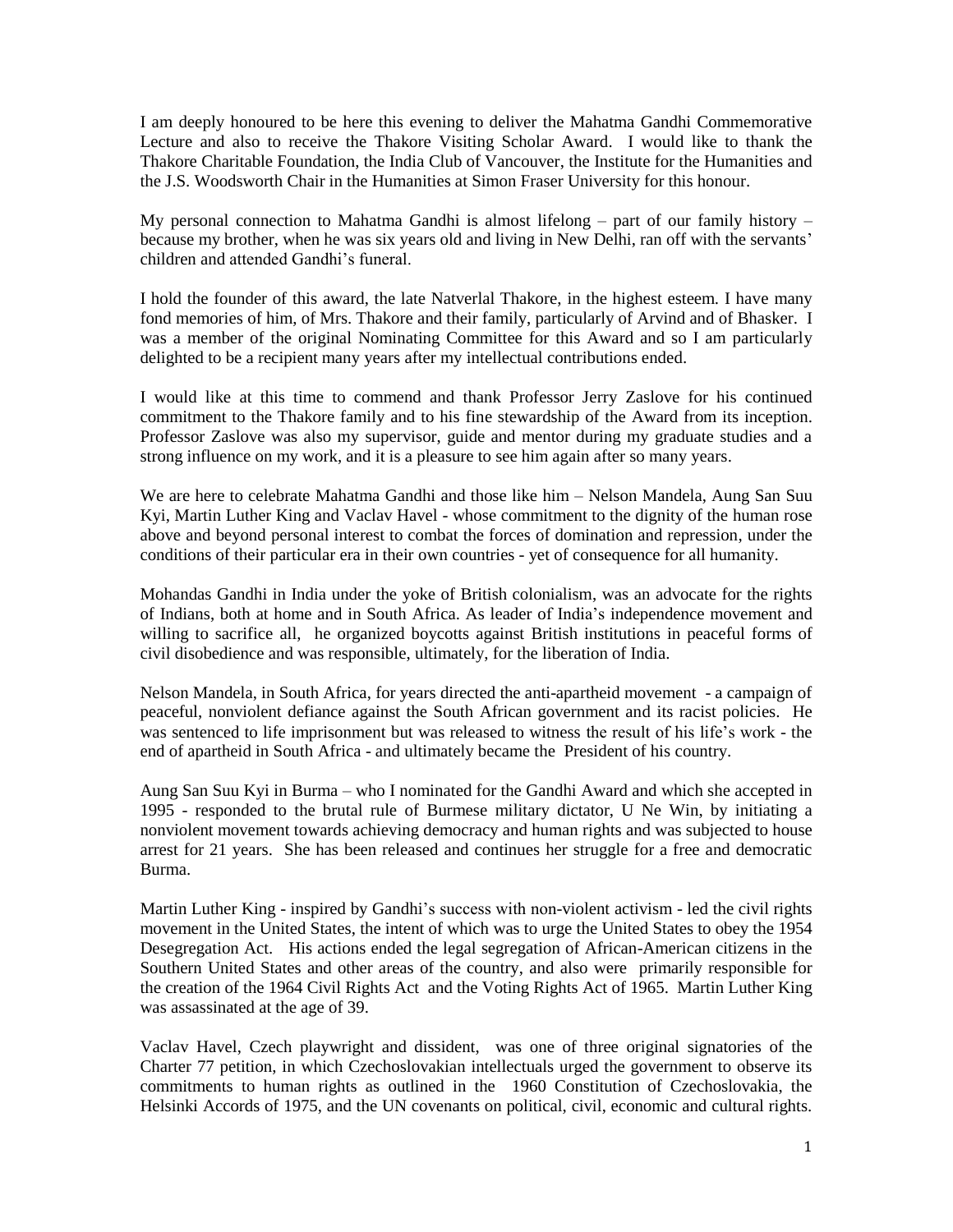Havel "*Lived in Truth*" – that is, as though the government was observing its commitment to freedom of speech, freedom of assembly and freedom of action. He was prepared to suffer the consequences and was imprisoned, treated harshly, his health destroyed and only released when his life was at risk. Like Mandela, he was elected President of his country.

Martin Luther King and Vaclav Havel differed from Gandhi, Mandela and Aung San Suu Kyi in that their "civil disobedience" – rather than to change or make humane laws - was to urge their governments to observe existing laws.

These unique individuals whose willingness to practice civil disobedience - to sacrifice and to suffer - in order that humanity retains its inalienable right to life in peace and free from fear, reminds us of our own humanity and our individual responsibility to maintain this tradition for the promotion and protection human dignity. They provide us with hope and with the energy to continue on our road to a safe, free and peaceful life for all people; and as a consequence of their principled stands to focus our attention – and raise our awareness of – the forces of domination and repression – knowledge and understanding that tends to disappear into individual and collective amnesia in pursuing the day-to-day functions of everyday life.

I encourage you not to merely honour, or revere these exemplary persons but rather to look to them as models - to emulate, to equal, to become - to take to heart Mahatma Gandhi's guiding counsel that *We must be the change we wish to see in* the *world.* As Albert Einstein said, *The world will not be destroyed by those who do evil, but by those who watch them without doing anything."*

I am deeply honoured to be chosen as this year's spokesperson for the values these persons epitomize.

These heroic figures have had a great deal of influence in my life. Another strong guiding force has been Albert Schweitzer and his melding of Eastern philosophy – the responsibility for all life - with Western philosophy - the responsibility to act.

My career choice was made at Simon Fraser University during the 1980s, Reagan-era of nuclear arms build-up on such a scale that if unleashed, in a war against the Soviet Union, would literally wipe out all life on earth and perhaps destroy the earth's biosphere.

I was in graduate school and I decided to establish The Simons Foundation – an operating and granting organization – with a focus on education on nuclear disarmament, on human rights, international law, education for peace and global co-operation - with a specific mandate to work against the negative effects of technology, because I discovered that science and technological citizenship – that is *ethics-based science* - was not the subject of discussion or reflection in most Universities.

I was concerned about this *absence of thought* on the negative effects of science and technology; and concerned because many scientific and technological developments are exceedingly inhumane and work *against* life - instead of *for* life.

Robert J. Oppenheimer - Manhattan Project atom bomb lead scientist - epitomized such *absence* of thought. When questioned about his motivation, his response was: "When you see something that is technically sweet, you go ahead and do it."<sup>1</sup> He struggled for years to respond to

<sup>&</sup>lt;sup>1</sup> J. Robert Oppenheimer testifying in his defence during 1954 security hearings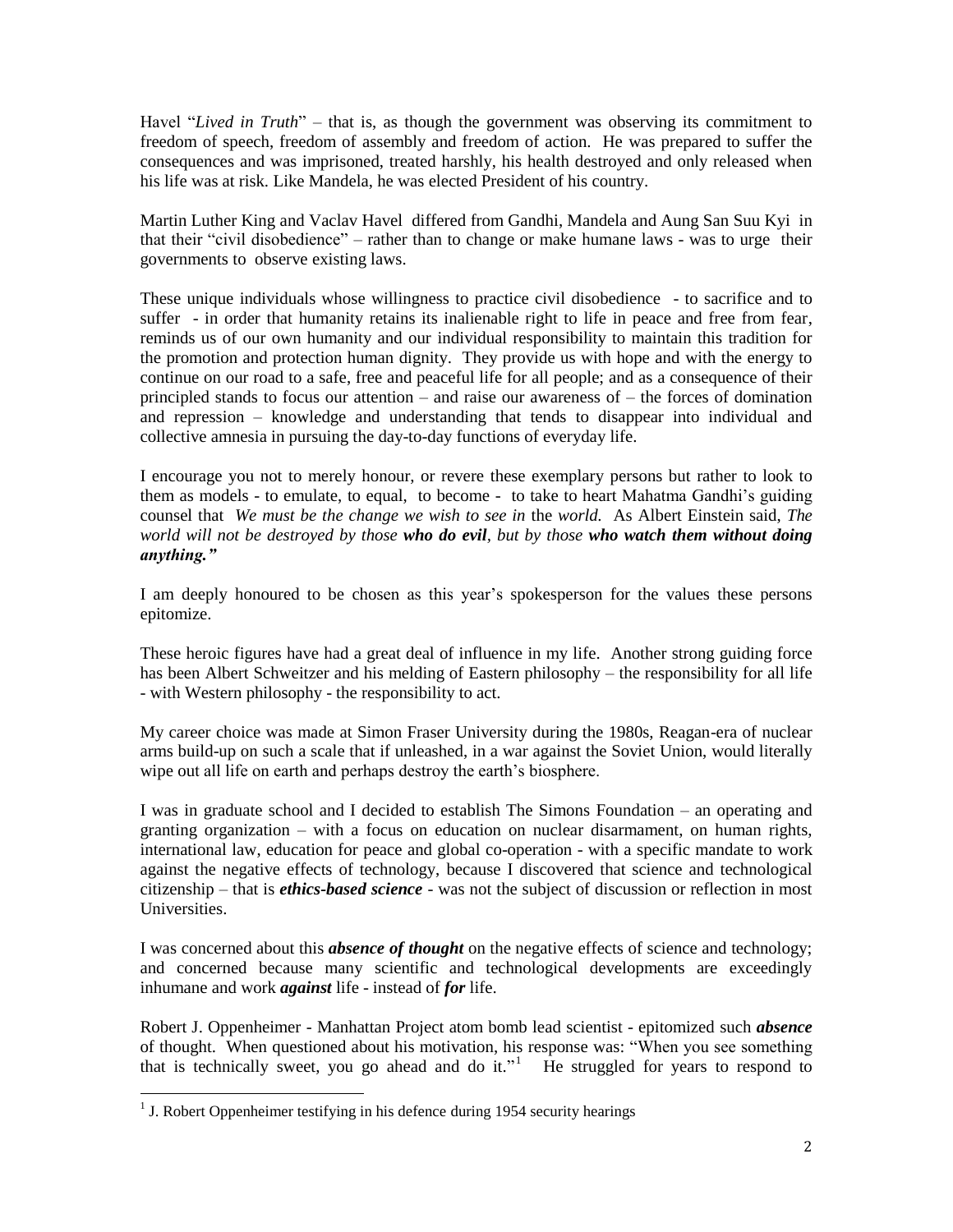questions of the responsibility and an ethic for science. His conclusions were that the only responsibility for the scientist was to remain dedicated; and that the values of telling the truth, correcting error and commitment to the value of learning solved, he said, – and I quote - "the problem of finding an ethic."<sup>2</sup>

Fellow atom bomb physicist, Sir Mark Oliphant commented that he "learned during the war that if you pay people well and the work's exciting they'll work on anything." There is "no difficulty", he said, "getting doctors to work on chemical warfare and physicists to work on nuclear warfare."<sup>3</sup>

The historical precedent for this lacuna was, perhaps, established during the 17th Century. Scientific academies "decided that any discussion of political, religious or moral problems would not be permitted in their meetings, lest their pursuit of scientific truth be marred by dogma or human passions."<sup>4</sup>

This, perhaps, has enabled scientists to ignore the human dimension, and to research and develop with impunity with no responsibility for the consequences of their inventions. This may have made sense during the Greek Age when science was merely the observation of natural phenomena; or before knowledge of how the energies of nature could be utilized. However, once science became "applied" – the technological applications the primary focus of science - religious principles and the humane dimension for the sake of humanity ought to have become an essential element.

The triumphant rise of technology, beginning during the Second World War, has transformed our world and is now threatening our survival. While there are many benefits - education, greater food availability, communications, and particularly in medical science, - technology has progressed to the extent where in many cases the dangers outweigh the benefits. Technological developments in weaponry have made it possible to destroy all life on earth. And we are experiencing such dramatic changes to the balance of our climate and eco-systems that we may have reached the point of no return.

The pervading attitudes of the technological culture discourages humanity in individuals because technology is not just the instruments, the prostheses, made by and for man, it is also a new way of knowing and understanding; and both instruments and knowledge are affected by their mutual infusion. Canadian philosopher, George Grant, believes that "Technology is the ontology of the age." He points out that technology shapes and is shaped by all aspects of human development, that is to say, our language, constructs, concepts, attitudes, and our belief systems. There is no longer a concept of the sacred, *ethics* are diminished to principles of survival, codes of behaviour, operational ways and functions of life; *morality* is diminished to an invention of organized society in its own interest; *and justice*, no longer related to truth and beauty is, in Grant's view, "the result of interested calculation." <sup>5</sup>

One is no longer valued for his or her humanness, but rather for his or her usefulness. One becomes a tool in human form, valued for his or her utility, valued as a human resource: as raw material, as cannon fodder, and as collateral damage. The moral imperative of human value, human dignity, has been transformed to a technological imperative, value as a commodity.

<sup>2</sup> S.S.Schweber, *In the Shadow of the Bomb*, Princeton, 2000,*,* 180

<sup>3</sup> Sehdev Kumar, *A Snake in the Garden*, Globe & Mail, Aug.7, 2000

<sup>&</sup>lt;sup>4</sup> Sehdev Kumar, Globe & Mail, *A Snake in the Garden of Eden*, August 7<sup>th</sup>, 2000.

<sup>5</sup>George Grant, *Technology & Justice*, Concord, Ont. 1986, 61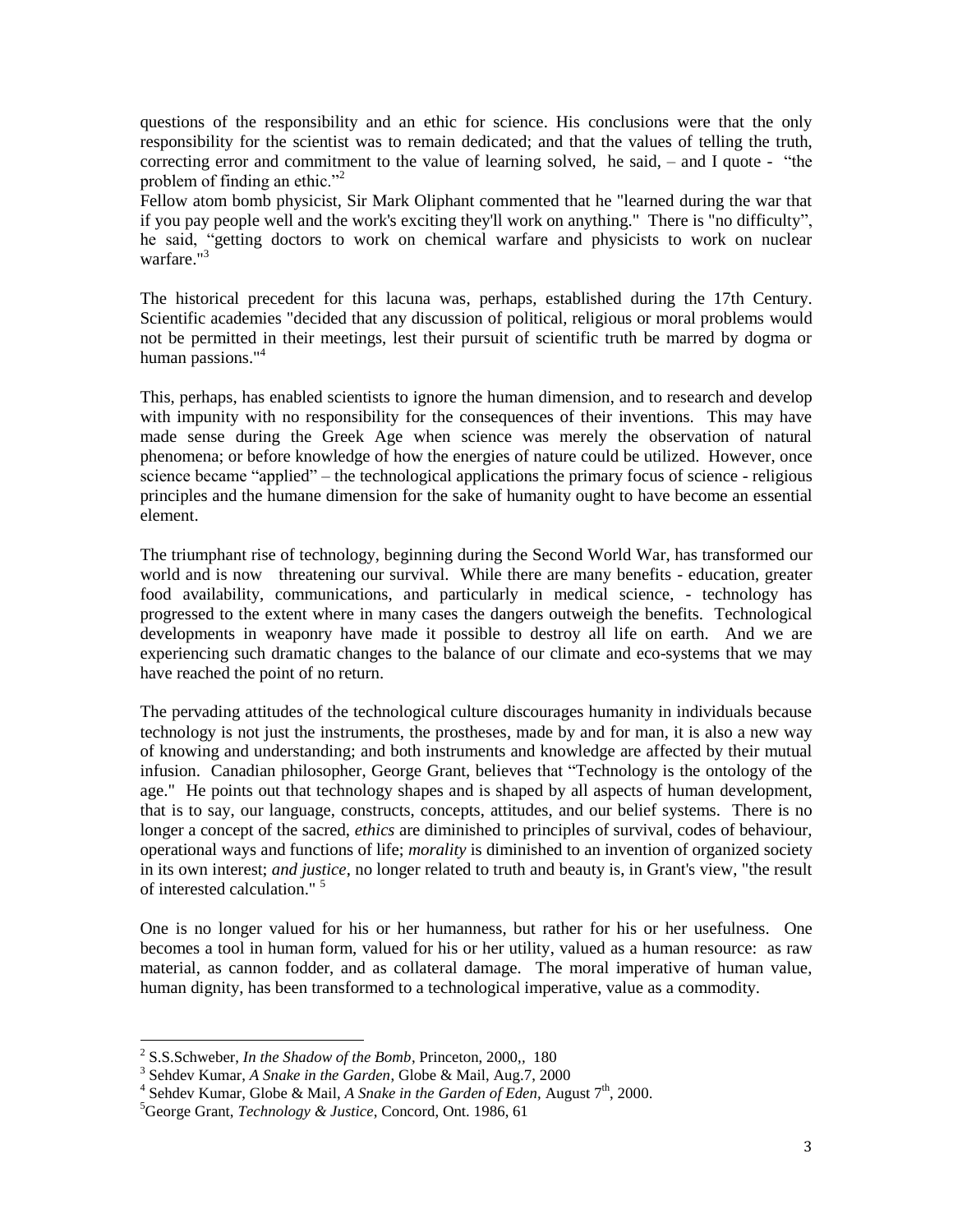The products of technology are not benign, not neutral, not outside morality. They are created, manufactured and used by human being capable of distinguishing between right and wrong – moral beings.

A former Judge and Vice-President of the International Court of Justice questions whether a scientist can shut his mind to the purposes for which his expertize is required and reminds us that "the same rules of engineering that will construct a church will construct a torture chamber."<sup>6</sup>

Technological inventions and their application for use requires a reordering of society and culture in all its aspects and are, as well, taken into account in the creation of new devices. An example of this is the atomic bomb, the nuclear weapon. The populations and sizes of cities, were factored into the calculation of the impact of the bomb. To have the largest psychological impact on the enemy you need a sizeable city to drop a sizeable weapon and so on. That the cities were human habitats must surely have been in the conscious awareness of the scientists as they conducted their experiments, and made their calculations when developing and constructing the bomb.

It is not only the scientists! It is also the government war planning ministries. In 2010, British Top Secret documents from 1978 came to light and revealed that top level officials in the Defence and Foreign Ministries, were arguing about the number of deaths in the Soviet Union it would take to deter the Russians. And the decision was made that because 20 million Russians died in World War II nothing less than 10 million Russian deaths would deter them. It is made quite clear in the document that the British must be prepared to follow through with this.

The Permanent Secretary of the Ministry of Defence, Sir Michael Quinlan – whom I met in the late 1990s and who seemed a quiet, genial, gentlemanly Englishman - won this argument. It is hard for me to imagine him advocating genocide. And he went further and promoted the advantages of ground-bursts, which would kill 55-60% of the people, over air-explosions which would kill *only some 40%.*

In the United States, nuclear operations are in complete control of the Pentagon and kept so secret that it is thought that, *even now,* the President does not have the full picture.

In fact, during President Kennedy's first year in the White House, he attempted find out from the Joint Chiefs of Staff how many people would be killed in the Soviet Union from a US nuclear strike. The Joint Chiefs of Staff would not provide him with the number and so Kennedy resorted to other means to find out. Daniel Ellsberg, of *Pentagon Papers* fame was assigned to the task.

The numbers President Kennedy received are as follows: *275 million killed outright;* and another *50 million deaths in the following 6 weeks* from radiation poisoning and radioactive fallout; plus *another 275 million deaths* in countries bordering the Soviet Bloc, including China. So we have here *500 million killed* without taking into account an automatic counter-strike by the Soviet Union! It was learned later that this estimate did not factor in the inevitable between 10 to a 100 million killed in the Hiroshima-like firestorms that would follow the detonations.<sup>7</sup>

This is the danger to which we were – and are still on a lesser scale – exposed: the danger of Mutually Assured Destruction – the policy and strategy of the Cold War – its appropriate

<sup>6</sup> C.G. Weeramantry, *The Lord's Prayer: Bridge to a Better World*, 1998,156)

<sup>7</sup> Ron Rosenbaum, *How the End Begins: The Road to Nuclear World War III,* Simon & Schuster, 2011. 76- 7. Daniel Ellsberg was assigned to get number Rosenbaum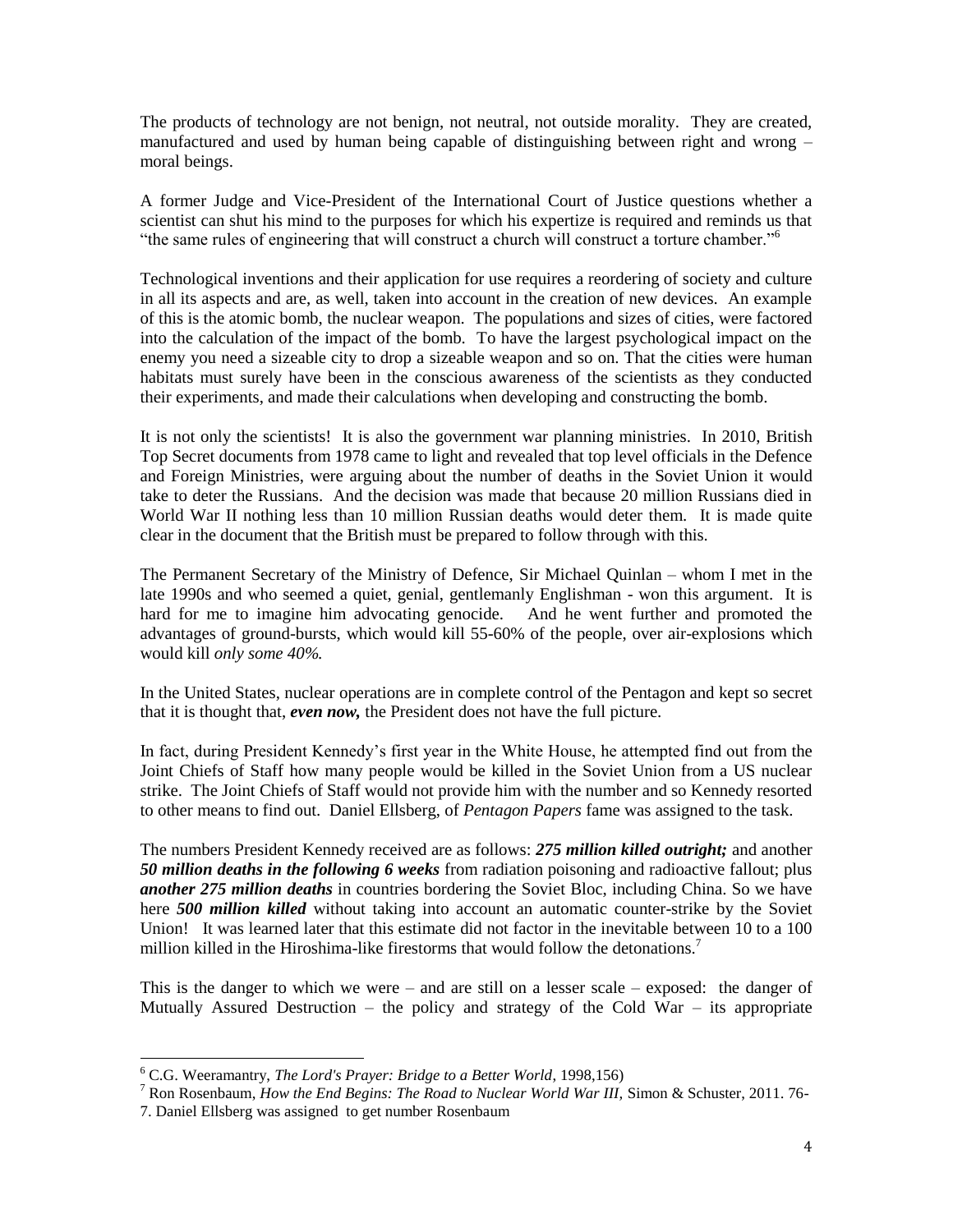acronym MAD - the strategy to deter the enemy, but also subject to mistakes and accidents. This plan is still in place.

This is not war planning though. This is mass murder of civilian populations. And this is what nuclear weapons are intended for - to target mass populations and kill the maximum number of people at one go. It is actually suicide because of the counter response. Humane considerations do not enter into the strategic planning equation of military security, thus differing little from those of September  $11<sup>th</sup>$  terrorist attacks by non-state actors and other suicide bombers, for whom the sanctity of even their own lives has no meaning.

Weapon development has changed the nature of war from predominantly military to military killing to killings - on an immense scale - of civilians. In World War I the civilian death toll was 5%. In World War II the civilian death toll rose to 50%, with 100,000 killed in one night by the chemical weapon Napalm bombing of Tokyo; and some 200,000 men, women and children killed by just two atomic bombs on Hiroshima and Nagasaki.

The Vietnam War civilian death toll rose to 90% with 400,000 killed by the chemical weapon, Agent Orange. And at present, in Vietnam, there are more than three million Agent Orange victims, including children of the second and third generations.

In the recent Israeli- Gaza war according to U.N. figures, the civilian death toll was 72%. And in Syria, the government is using chemical weapons and other indiscriminate weapons – cluster munitions and barrel bombs - killing its citizens. All these civilian deaths are euphemistically labeled "collateral damage."

I chose nuclear disarmament as my specific area of focus because the blast effect of one contemporary nuclear weapon was of a magnitude far greater - a thousand times greater – than the atomic bombs used on Japan at the end of the Second World War.

Depending on the density of the target population centre, **only one** – the size of these currently on-alert, targeted weapons - will kill one to two million people immediately. And within a week the same number - another one or two million people - will die. Deaths and illness (radiation sickness and cancers) will continue f0r the generation. The following generations will be affected with numerous mutations and birth defects.

My goal was to eliminate these devastating weapons of mass destruction which I believe were – and still are – one of the greatest dangers faced by humanity.

There are now sixteen thousand, four hundred (16,400) nuclear weapons. The numbers are down considerably from Cold War levels. However, there remain enough to destroy all human life on the planet.

The United States and Russia possess most of these weapons. Four thousand, two hundred (4,200) nuclear weapons are deployed, operational and ready to go. The United States and Russia have one thousand, eight hundred (1,800) of these on high-alert status and targeted on each other.

Pakistan is rapidly expanding its nuclear arsenal far exceeding that of its nuclear rival India, and within ten years could be the third largest nuclear power.<sup>8</sup>

<sup>&</sup>lt;sup>8</sup> [www.washingtonpost.com/world/asia\\_pacific/report-pakis,](http://www.washingtonpost.com/world/asia_pacific/report-pakis) August  $27<sup>th</sup>$ , 2015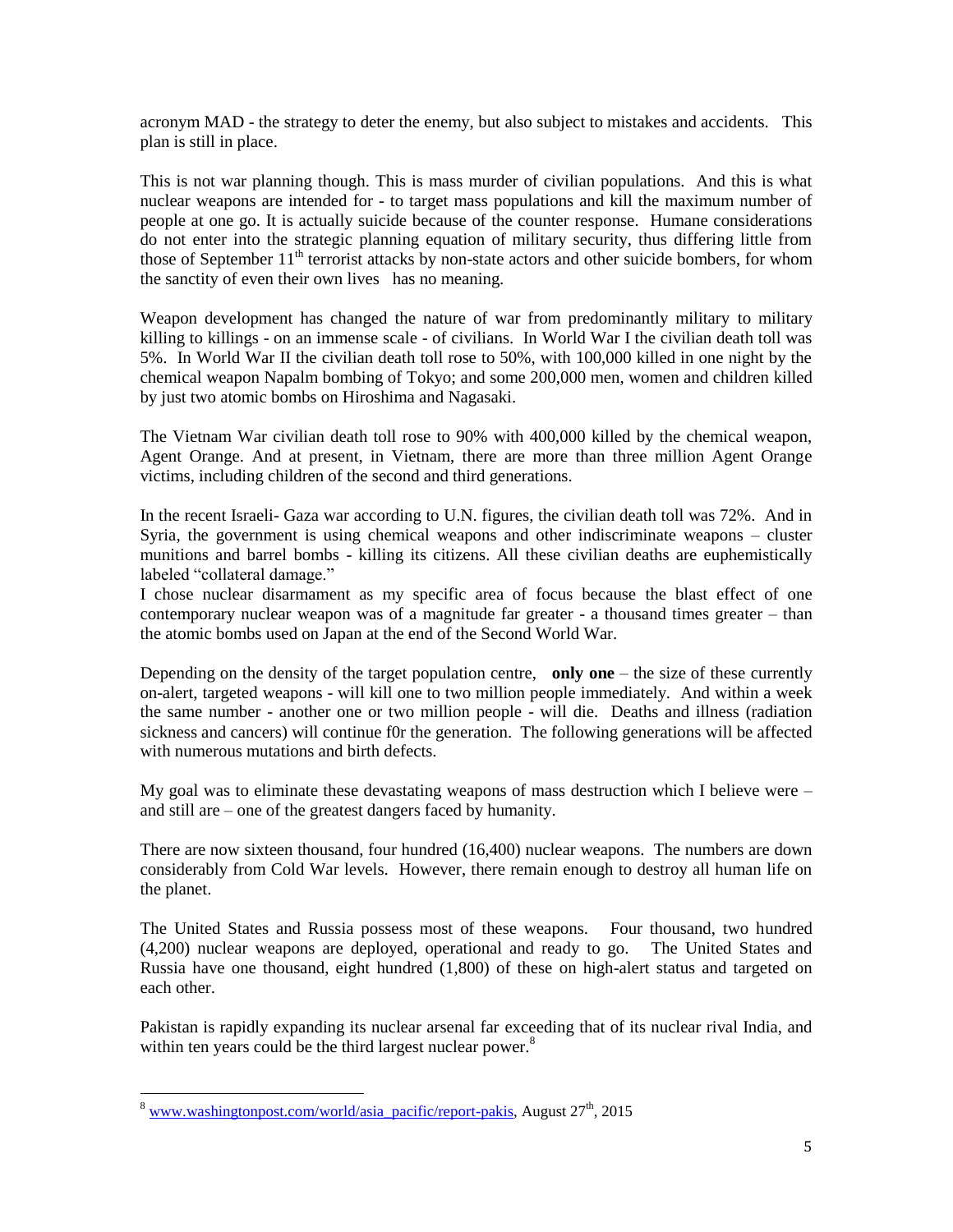The International Physicians for the Prevention of Nuclear War undertook a study on the effects of a limited nuclear war between India and Pakistan - with each country detonating 50 small nuclear bombs, each the size of the bomb used on Hiroshima<sup>9</sup> which is large enough to destroy a city.

The results of the study were that the bomb itself, the subsequent fire, and the radiation from 100 small nuclear weapons would kill 20 million people in less than a week. As well, the fires would inject about 5 million tons of soot into the upper atmosphere and cause a decade-long radical drop in temperature - "a nuclear winter". This would affect food-growing regions in most parts of the world, and the lives of over 2 billion people would be at risk from famine – one billion of whom would be in China.  $10$ 

The United States, Russia, France, The United Kingdom, China, India, Pakistan, Israel and North Korea, are not only nuclear-war-ready, but as well, are **upgrading their arsenals**. They are creating new capabilities for their nuclear weapons; and planning and budgeting for years ahead to continue to modernize their programmes for nuclear weapons, their delivery systems and the infrastructure required for their maintenance. This is a clear violation of the commitment made by five nuclear weapons states - the United States, Russia, The United Kingdom, France and China - to eliminate these weapons under the Nuclear Non-Proliferation Treaty. These five states are also veto-wielding members of the U.N. Security Council.

**Because** the United States and Russia have 1,800 of these nuclear weapons on hair-trigger alert and targeted for immediate launch; **because** there is no guarantee that India and Pakistan will not engage in a war, and **because** all the weapons are stockpiled, we are at great risk. These 16,400 weapons pose great danger to humankind.

The risks are high from nuclear accidents, from an accidental or mistaken launch; and from inadequate command/control and warning systems. We are at risk because of the inadequate security of fissile materials and warheads which terrorists have been attempting to acquire.

Another great danger is the risk of malicious launch - of hackers penetrating the nuclear command/control systems which are highly automated. There is also the possibility of "spoofing" an attack which would set off an automated retaliatory response.

There is no ban on nuclear weapons. The two other named weapons of mass destruction – chemical and biological – are banned. There *are* three treaties banning nuclear weapons in specific places and interestingly, they are places where there are no humans as though *it is forbidden* to use nuclear weapons *where there are no people* – no centres of populations.

Article V of the Antarctic Treaty forbids nuclear explosions or disposal of radioactive waste in the Antarctic. So the penguins are protected! Article I of the Seabed Treaty prohibits the emplacement of nuclear weapons and other weapons of mass destruction on the seabed and the ocean floor.However, there is no ban on nuclear-powered submarines loaded with nuclear weapons.

Article IV of the Outer Space Treaty prohibits nuclear weapons on the moon and other celestial bodies. So Martians and other extra-territorial beings, if they exist, are protected. Actually the treaty was written in a pre-Copernican mindset because Planet Earth is not the centre of the

 9 16 kilotons

<sup>10</sup> www.ippnw.org/nuclear-famine-html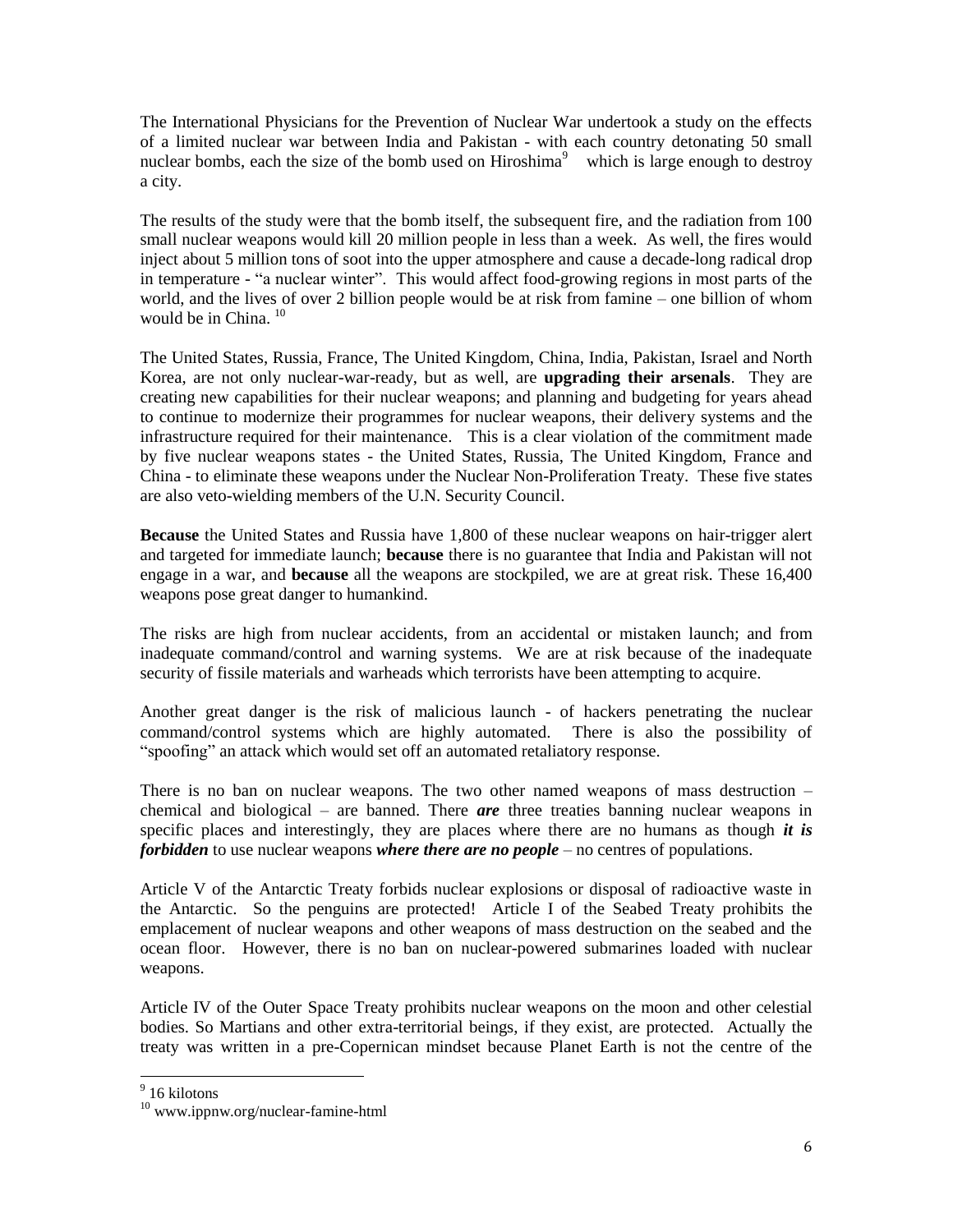universe surrounded by celestial bodies. Earth is a celestial body thus nuclear weapons would actually be forbidden on our planet. However, when I have broached this I have been told that law takes *the intention* into account.

It is illegal - under Article 56 of the 1977 Geneva Protocols – to attack a nuclear power plant with any kind of weapon. Yet it is not illegal to target a city with nuclear weapons.

Nuclear weapons are not illegal. It is not illegal to manufacture, stockpile or target a city deemed of military interest. Nor is it illegal to threaten, and to use nuclear weapons if it is believed the survival of the state is at risk. They are not banned in these circumstances.<sup>11</sup>

Since I began my work in 1985, the risk of nuclear war and the weapons numbers have dropped. However, humanity is still at great risk from a nuclear detonation. My greatest fear is that the catalyst for the elimination of nuclear weapons and a ban, will be a nuclear detonation in a city in the United States. Eric Schossler, investigative journalist and author of *Command and Control,"* said in a recent interview that – and I quote him - "The odds of a major city, somewhere in the world, being destroyed by a nuclear weapon are probably greater today than ever before. Unlike global warming, that sort of catastrophe will occur instantaneously and won't be reversible."<sup>12</sup>

"Politically" according to Hannah Arendt, "the modern world, in which we live today, was born of the first atomic explosions." <sup>13</sup>

Prior to World War II, to paraphrase former U.S. President Eisenhower, when weapons were needed, ploughshares were turned into swords. But massive investment in weapons manufacture in World War II transformed the pre-war industrial society into a *military* industrial society, in which the military establishment and arms industry became the primary economic driving force – thus underpinning society and culture. The "conjunction of an immense military establishment and a large arms industry", said Eisenhower, "is new in the American experience. The total influence – economic, political, even spiritual – is felt in every city, every State house, every office of the Federal Government.<sup>14</sup>

With the militarization of politics, the symbiotic, concurrent forces of technology and the globalized market economy, and their rapidly accelerated pace since World Word II, we have reached the point at which man has triumphed over Nature to the detriment of humanity**.** 

No-one in the global nuclear disarmament movement has had the stature, the charisma or the power of a Gandhi, in India, a Mandela in South Africa, or a Martin Luther King in the United States, to marshal forces on a *global scale* to effect significant change on an issue such as nuclear disarmament.

There have been hundreds of anti-nuclear small scale non-violent acts of civil disobedience around the world and some noteworthy ones – for example, the women's camp on Greenham Common protesting U.S. nuclear weapons on British soil; and in the United States, the Gandhi-

<sup>&</sup>lt;sup>11</sup> See Geoffrey Robertson, *Crimes Against Humanity*, 1999.

<sup>&</sup>lt;sup>12</sup> Mark Hertsgaard, "3 Minutes Until We all Die", *The Nation*, January 23<sup>rd</sup>, 2015

<sup>&</sup>lt;sup>13</sup> Hannah Arendt, *The Human Condition*, University of Chicago Press, 1958, p.6

 $14$  Public Papers of the Presidents, Dwight D. Eisenhower, 1960, p. 1035-1040

*Military-Industrial Complex Speech,* Dwight D. Eisenhower, 1961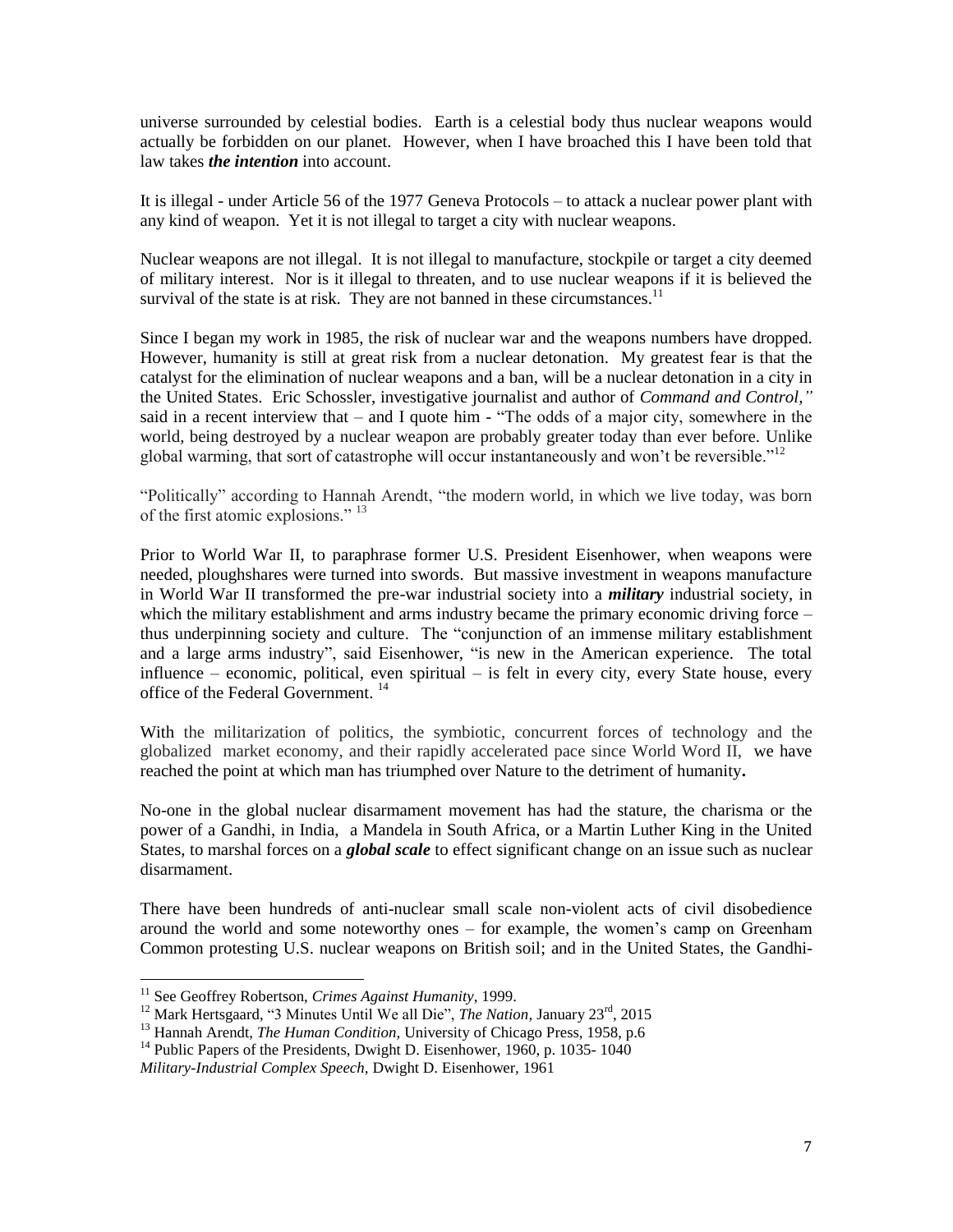like Plowshares Movement. Catholic priests Philip and Daniel Berrigan and nuns, Sister Megan Rice and members of the Dominican Order, accompanied by media, many times broke into nuclear weapon facilities, poured blood and - symbolically turning swords into ploughshares hammered on silos, and prayed until they were arrested.

Eighty-five year old Sister Megan Rice's latest action was to demonstrate how easy it would be for terrorists to gain entrance to a nuclear weapons plant and its fortified highly-enriched weapons grade Uranium Materials facility. She and two fellow activists, undisturbed by any of the "armed guards authorized to use lethal force" cut through four fences, evaded alarms, threw blood on the building and sprayed anti-war slogans on the walls.  $^{15}$ 

These actions were intended to draw attention to the presence and dangers of these weapons of mass destruction and to arouse the public into taking action. Yet despite the publicity, the many courtroom trials and imprisonments, the Plowshares members' actions have not resulted in any change in nuclear policies and practices.

There is no doubt that the non-violent actions - *what Gandhi called Satagraha, truth-force*  around the world in pursuit of nuclear disarmament had *some* effect. In 1980s the United States saw the largest political peace demonstrations in its history, which drew support from 70% of the public. At the same time, five million Europeans demonstrated against the planned deployment of United States intermediate range nuclear missiles on their territories.<sup>16</sup>

U.S. President Reagan was stunned and decided he had to propose nuclear disarmament. Soviet President Andropov, Mikhail Gorbachev's predecessor, was not ready. But Gorbachev, influenced by both the Western peace movements and the Chernobyl disaster willingly joined with Reagan and began to disarm.<sup>17</sup> The results were the Intermediate Range Nuclear Forces (INF) Treaty banning and removing from Europe all nuclear missiles with a range between 500 and 5,000 miles; followed, in the H.W. Bush-Gorbachev era, by the Strategic Arms Reduction Treaty I [START I] which cut strategic intercontinental nuclear weapons, and was to eliminate all tactical nuclear weapons. However, the elimination of tactical weapons remains incomplete and, at present, the United States is accusing Russia of violating the INF Treaty.

At the historic Reyjkjavik meeting between Gorbechev and Reagan on October 12<sup>th</sup>, 1986, President Reagan proposed to eliminate all nuclear weapons.

This caused alarm bells to ring in Washington, and aroused a storm in the Pentagon; and State Department officials went into damage control mode and successfully backtracked.<sup>18</sup> Here was a US President whose authority included the control *to trigger* the nuclear button, yet, actually *lacked the control to disconnect* it - the situation I imagine, of all heads of democratic states.

Following many years of behind the scenes activity on the part of individuals, lawyers' groups and non-governmental organizations such as the International Red Cross, language was accepted

l

<sup>15</sup> Eric Schlosser, "A Nun Wals Free: The Government's Sabotage Case Dismissed", *The New Yorker,* May  $18^{th}$ ,2015

<sup>&</sup>lt;sup>16</sup> Lawrence S. Wittner, *Historians Against War Newsletter #4*, "The Role of Peace Activism in Ending U.S. Wars, 2007)

<sup>&</sup>lt;sup>17</sup> Shultz Memoirs copyright Margaret Thatcher Foundation, 2006

<sup>&</sup>lt;sup>18</sup> (Cold War: Reykjavik (Gorbachev-Reagan) Summit (Shultz Memoirs) copyright Margaret Thatcher Foundation, 2006)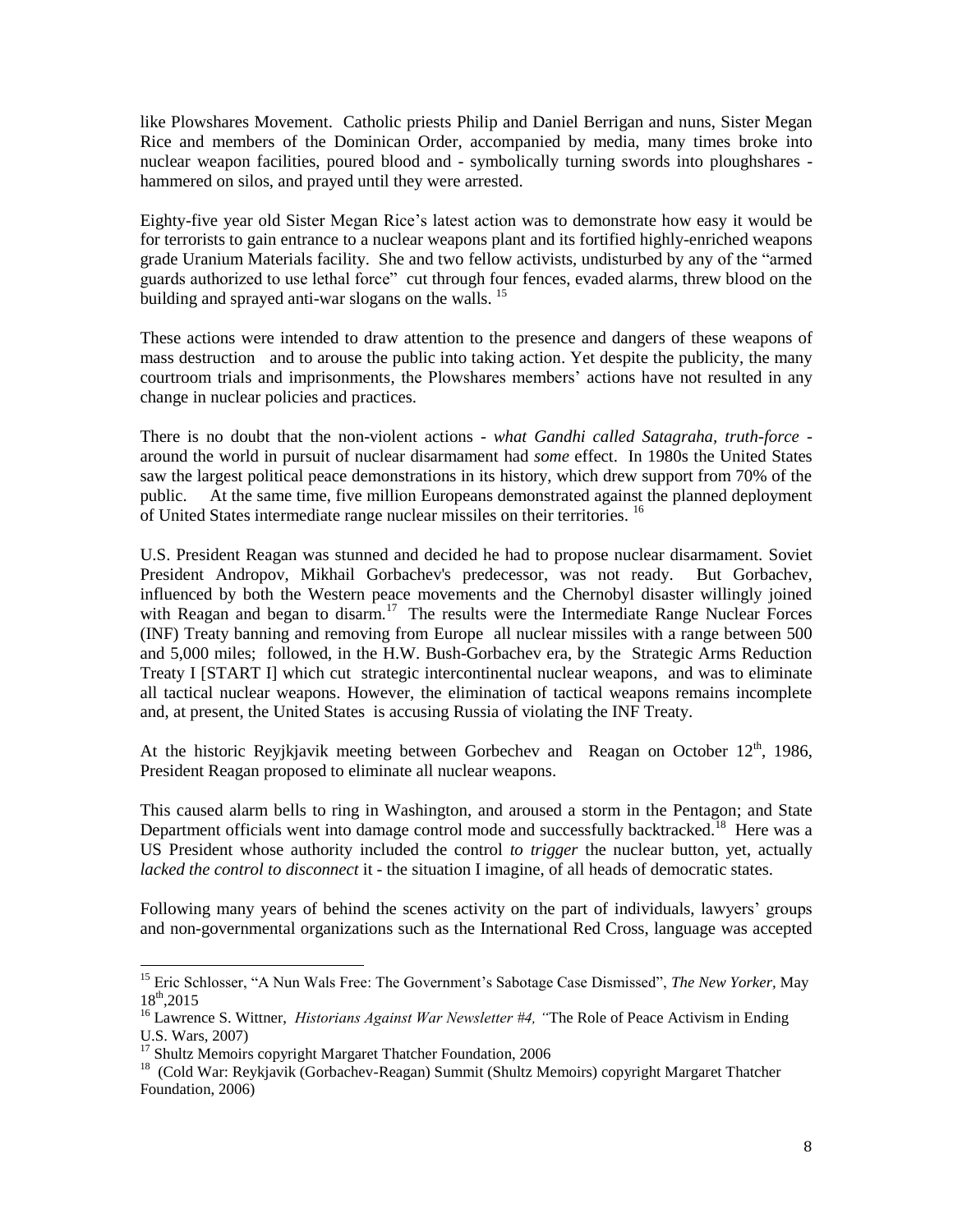into the 2010 Nuclear Non-Proliferation Treaty Final Document on the catastrophic humanitarian consequences of any use of nuclear weapons. This allowed member states to take on this issue as a legitimate Treaty-based activity to further nuclear disarmament as a moral, humane issue in the interests of humankind.

Since then the governments of Norway, Mexico and Austria have hosted conferences attended by governments, academics and experts, a broad range of UN organizations, the Red Cross and Red Crescent and civil society organizations. Participation grew from 127 governments in Oslo, to 146 in Mexico, to 158 in Vienna. The outcome was hoped to be the prelude to a treaty or convention banning nuclear weapons. The conferences were boycotted by the United States, the United Kingdom, France, Russia and China, disparaging them as a distraction. And without their participation a treaty or convention eliminating and banning nuclear weapons will never come to fruition.

With Russia's annexation of the Crimea and its destabilization of the Ukraine, the clock has returned to East-West divisions reminiscent of the Cold War with President Putin flaunting his nuclear option. Regardless of whether or not it is merely nuclear gamesmanship or serious threat, this provocative behaviour has raised the level of discord between the United States and Russia, threatens current arms control regimes; and creates the very real danger of nuclear incident which could lead to nuclear war.

The elimination of nuclear weapons remains a seemingly intractable issue, floundering in the quagmire of international politics, competitiveness, mistrust and fear.

Despite the deteriorating situation, it still seems imperative that I continue with my goal for a world free of nuclear weapons by 2030 because I am mindful of the fact that nuclear weapons are the creation of men – *no women were involved!* And because politics and economics are relations between human beings it *is possible* to change minds, to effect policy change, to work for a diplomatic resolution to eliminate these suicide weapons.

In fact, the probability of their elimination is greater than the possibility of the restoration of the Earth and its biosphere – the ecosystems - to their earlier state – essential for the life and health of the planet.

Much of the damage that has been done cannot be reversed. The burning of fossil fuels responsible for global warming is leading to potentially catastrophic changes in the earth's climate and we may have actually reached the point for which there is no remedy. The West Antarctic Ice Sheet has collapsed and is melting and according to scientists has "passed the point of no return." This collapse is attributed to climate change.<sup>19</sup>

Species – essential for biodiversity health – are becoming extinct at a rate one thousand times fast than normal, "with literally dozens going extinct every day". <sup>20</sup> attributed, for the most part, to climate change and human-caused habitat destruction.<sup>21</sup>

 $\overline{\phantom{a}}$ <sup>19</sup> quoted by Becky Oskin, "Catastrophic Collapse of West Antarctic Ice Sheet Begins." www.livescience.com/45534-west-antartica-collapse-starts.html

<sup>&</sup>lt;sup>20</sup> Christine Dell'Amore, [National Geographic,](http://news.nationalgeographic.com/) May 30, 2014

www.biologicaldiversity.org/programs/biodiversity/elements\_of\_biodiversity/extinctoncrisis/ 21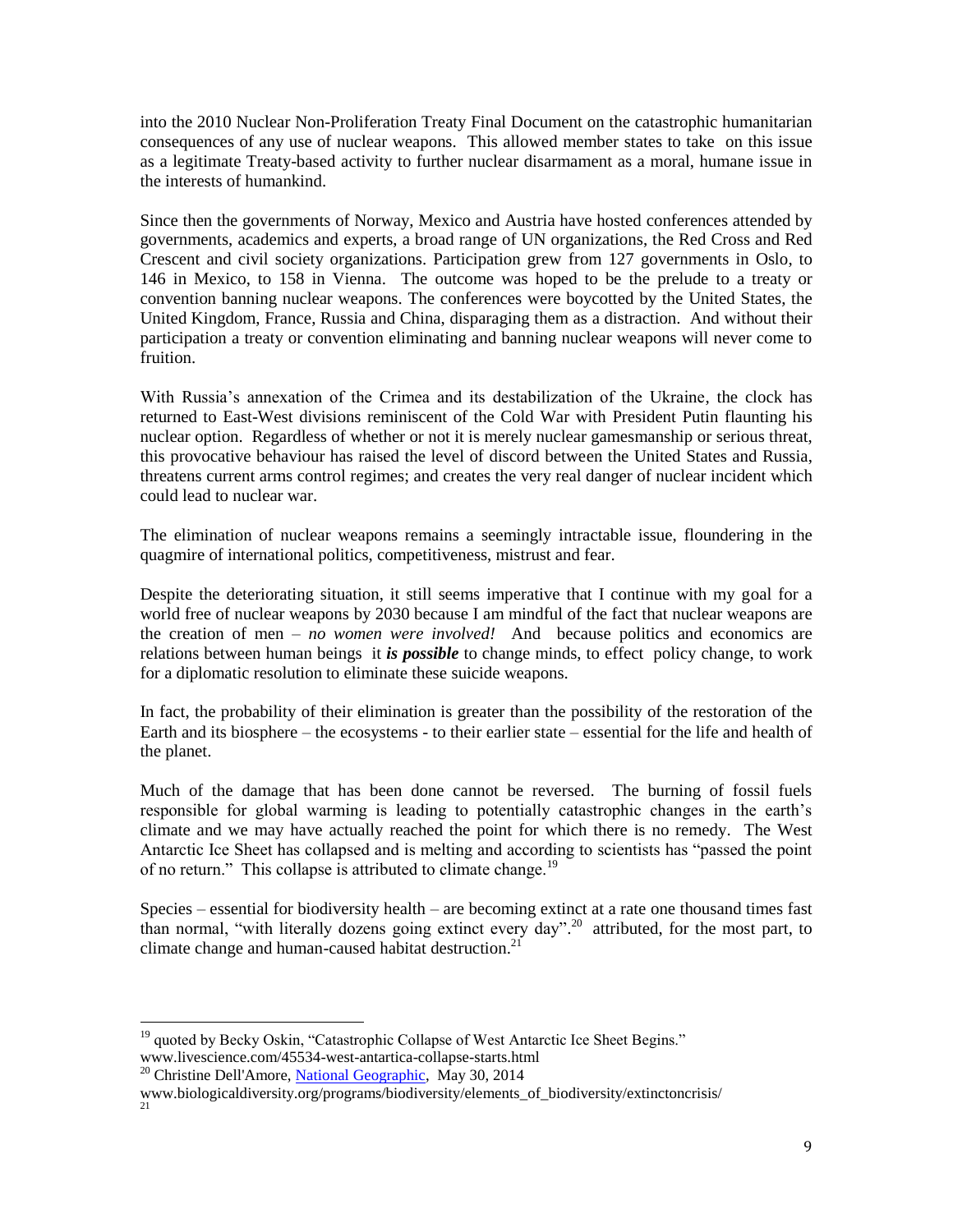Drought is becoming commonplace as are temperatures at extremes never recorded before – for example the heat index rose to 163 degrees Fahrenheit which is almost 73 Centigrade in Bandar Mahshahr, Iran. And extreme heat this year killed some 2,200 people in India. 2015 is almost certain to be the hottest year on record, breaking that of last year's.

As Fellow Gandhi Award Recipient, Ursula Franklin says, "Nature is retaliating and we'd better understand why and how this is happening." $^{22}$ 

The massive extraction and exploitation of the earth's natural resources, concentration of greenhouse gases in the biosphere, environment degradation of the land, low-level pollution of the air; the destruction of the rain-forests, the warming, the growing acidity and overfishing of oceans, the loss of biodiversity and disappearance of thousands of species have resulted in the ecological catastrophe we are facing.

Forests act as carbon sinks and are still being destroyed at a rate faster than they are replanted. A recent study estimates that some 15 billion trees are removed each year with perhaps only five billion a year being planted back.<sup>23</sup>

In the short term there is a greater opportunity to *ameliorate* the conditions of climate change than to effect nuclear disarmament.

Hundreds, perhaps thousands of non-violent actions have been taken – and are being taken on a daily basis – by citizens around the world to protect humanity from the consequences of mining, deforestation, and extraction, transportation and burning of fossil fuels. It is essential that this be an on-going process without cease - a continuing battle for as long as it takes in order to halt the technological-market-economic forces of destruction.

We are proud of our SFU Professors Lynn Quarmby and Stephen Collis, and other members of the Burnaby Mountain Caretakers and Burnaby Residents Against Kinder Morgan Expansion, engaged in civil disobedience and non-violent action on Burnaby Mountain in order to prevent the proposed doubling of the pipe line, the transmission, storage and shipping of the tar sands product, the burning of which is a lead cause of global warming.

Though no Gandhi-like figure for the  $21<sup>st</sup>$  century has emerged to take action for the nuclear disarmament, we may have such a luminary in pursuit of radical action on climate change. Pope Francis has emerged as truly a man of the people, for the people; and his encyclical, *Laudate Si'*  is a call to the world's people to unite to save the planet and its inhabitants, especially the poor and most vulnerable. It has been called "one of the most influential documents of recent times"<sup>24</sup>

Pope Francis is accountable to no-one but God so he is the best person on earth to lead this revolution unlike President Obama who though doing his utmost for the good of world is subject to many political and politico-economic constraints.

At a recent conference in the Arctic he expressed his concern that climate change was already playing havoc with the agriculture and ecosystems, food, water supplies, energy, infrastructure, affecting human health and impacting economic and security trends.<sup>25</sup>

<sup>22</sup> Ursula Franklin, *The Real World of Technology,* CBC Massey Lectures, 1990, p.88

<sup>23</sup> Jonathan Amos, BBC Science Correspondent, *Earth's Trees number three trillion", September 3, 2015*

<sup>&</sup>lt;sup>24</sup> Bill McKibben, "Pope and the Planet," *NYRB*, August 13, 2015

<sup>&</sup>lt;sup>25</sup> President Obama Remarks, GLACIER Conference, Anchorage, Alaska, September  $1<sup>st</sup>$ , 2015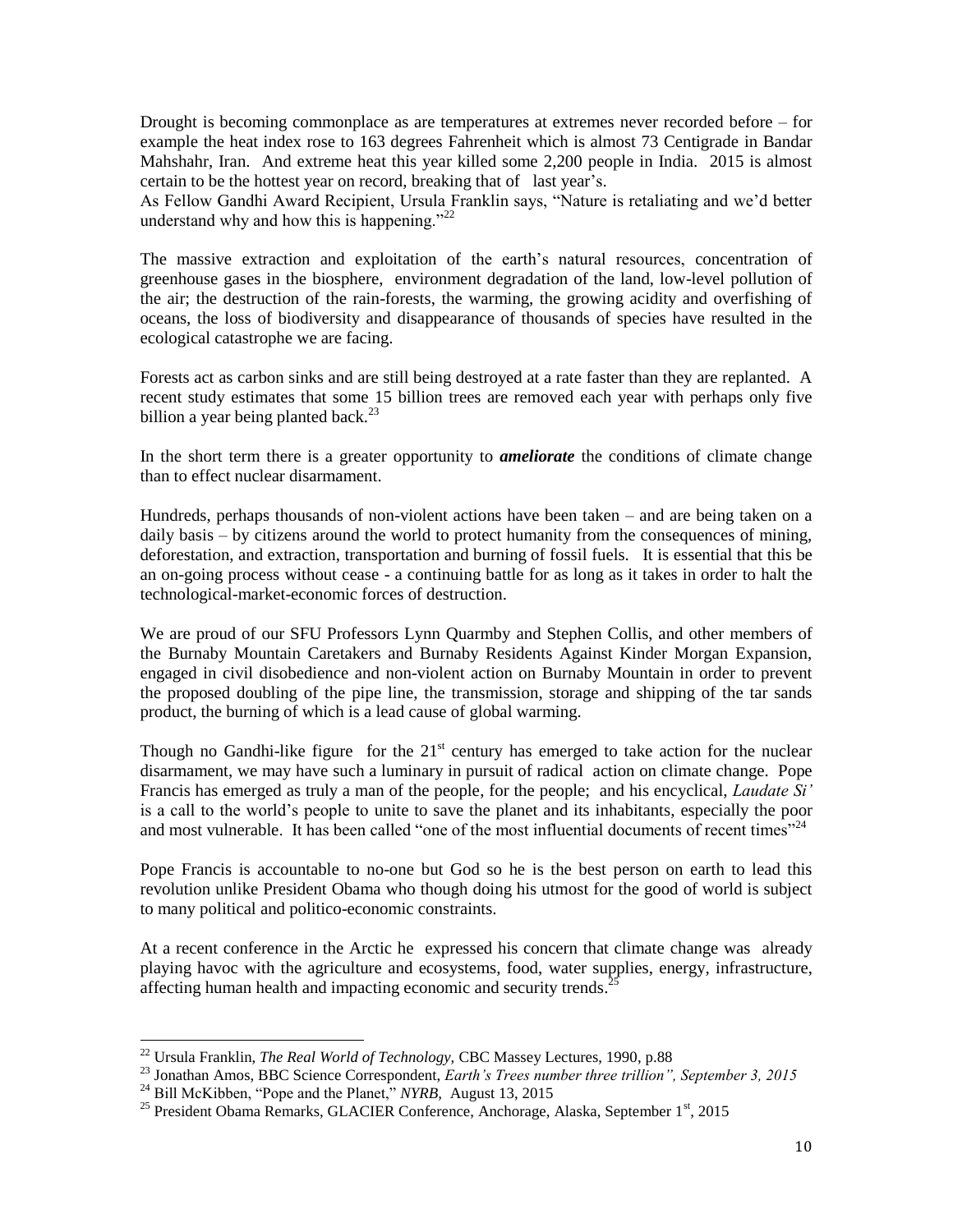Yet ten days earlier he signed permits allowing Shell to drill for oil in the Arctic citing the need for a transition process to renewable sources of energy. Yet, Exxon Mobil president has said that the United States will be self sufficient in oil and gas by 2020. Earlier this week, Shell Oil abandoned it search for oil and gas citing disappointing results and high costs.

Pope Francis is characterizing climate change as a moral issue, and is encouraging us "to dare to turn what is happening to the world into our own personal suffering and thus to discover what each of us can do about it." Human beings, he says, are "capable of rising above themselves, choosing again what is good, and making a new start, despite their mental and social conditioning." 26

"All it takes" he points out "is one good person to restore hope," and it is the "mutual responsibility between human beings and nature." There is a need, he says, for a "bold cultural revolution" - "society, through non-governmental organizations and intermediate groups, must put pressure on governments to develop more rigorous regulations, procedures and controls," he says. "Unless citizens control political power – national, regional and municipal – it will not be possible to control damage to the environment." "A great cultural, spiritual and educational challenge stands before us, and it will mean that we set out on the long path of renewal."  $27$ 

This is an exciting and inspiring development and corresponding to the moral stance – the conviction - that was the driving force behind the actions of Gandhi, Mandela, King, Aung San Suu Kyi, and Havel - and instils hope for the future.

Climate Change and nuclear weapons are considered to be the greatest dangers faced by humanity. There is immense ignorance about nuclear weapons and their dangers, immense denial, rejection of climate change and its dangers – all in the cause of a false progress of a consumerist economy and frankly, greed. There is immense pressure from all sides brought to bear on people to consume. In fact, in 2010 during a recession in Japan, the government accused its people of not consuming enough.

We are at a critical juncture - engaged in a struggle to maintain the delicate balance between progress achieved and permanent destruction of this delicate balance. Continuing dependence on fossil fuels and other depredations of the earth and the oceans has catastrophic long term environmental and ecological consequences which endanger the lives of present and future generations.

Cambridge University Theoretical Physicist, John D. Barrow warns of the "prospect that scientific cultures like our own inevitably contain within themselves the seeds of their own destruction [and] will be the end of us. Our instinctive desire for progress and discovery," he says, "will stop us from reversing the tides in our affairs. Our democratic leanings will prevent us from regulating the activities of organizations. Our bias towards short-term advantage, rather than ultra-long planning, will prevent us from staving off disasters. In projecting "a future of increasing technological progress", he continues, "We may face a future that is increasingly hazardous and susceptible to *irreversible* disaster"<sup>28</sup>

<sup>26</sup> *Laudate Si, p.6, p.54*

 $^{27}$  ibid, p.19,p.18,p.31,p.47,p.53

<sup>28</sup> John D. Barrow, *Impossibility: The Limits of Science and the Science of Limits*, Oxford, 1998, 112,150,74; my emphasis)